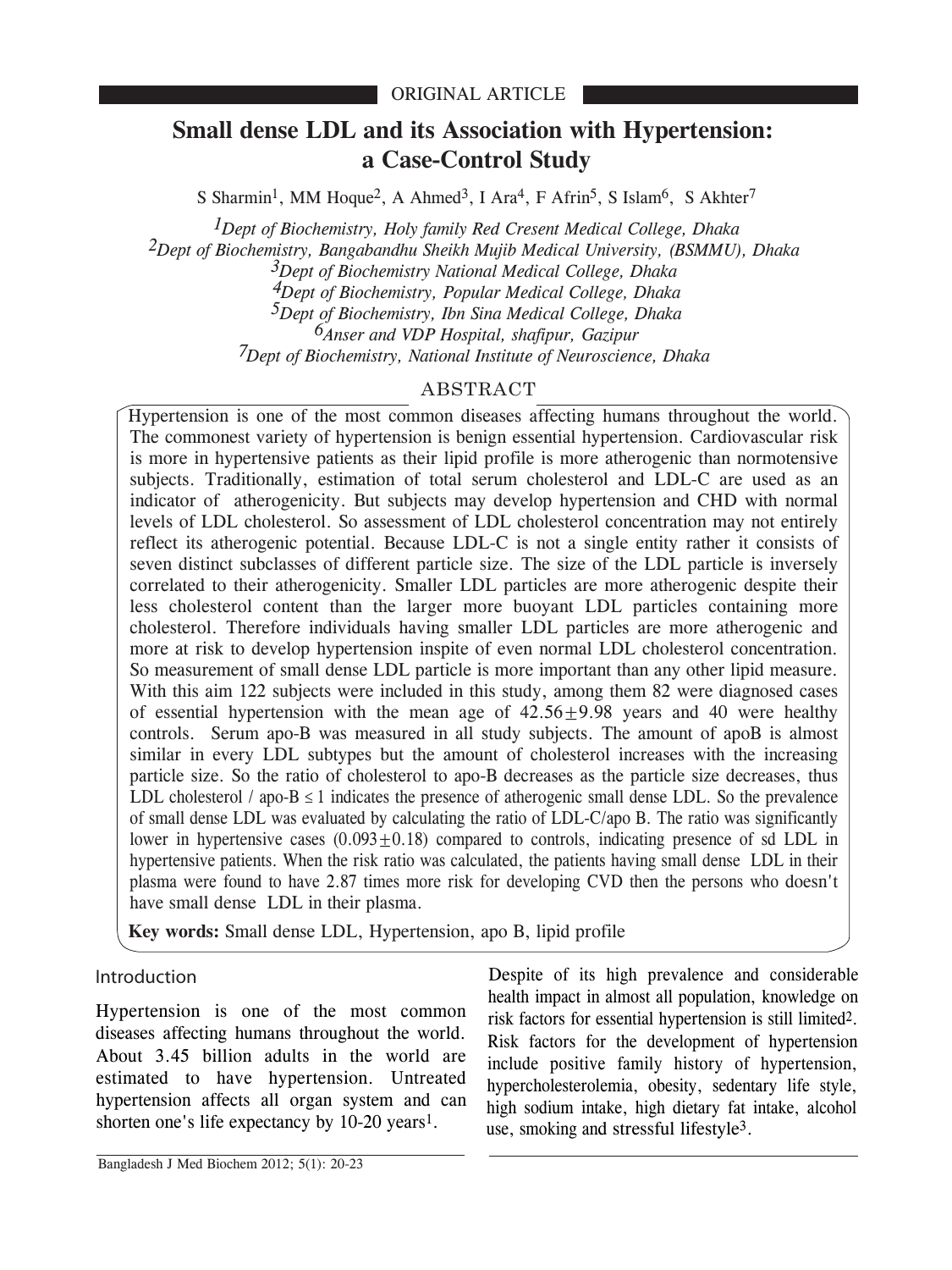Elevated low density lipoprotein (LDL) cholesterol concentration has been established as a modifiable risk factor for hypertension. Dyslipidemia, in addition to hypertension may play an important role in initiation and progression of atherosclerosis4. Clinical practice has traditionally been based on the concentration of total serum cholesterol total, triglyceride in plasma as well as on LDL cholesterol and HDL cholesterol. Among them, LDL cholesterol has been declared the most important5.

LDL is the main carrier of plasma cholesterol and probably the most atherogenic of all lipoproteins and a major component of atherosclerotic plaque6.

However, subjects may develop hypertension and CHD with normal levels of LDL cholesterol and assessment of LDL cholesterol concentration may not entirely reflect its atherogenic potential7. Because circulating LDL particles differ in size, density, composition and atherogenic potentials8.

LDL consists of at least seven distinct subclasses of different particle size7. The sizes of the LDL particles are inversely correlated to their atherogenicity. Several lines of evidence indicated that small LDL particle is a risk factor for CHD7. Patients with predominantly small LDL particles are considered to have more atherogenic profile than those with larger particles despite of identical total LDL cholesterol levels9. Smaller and denser subtypes are less cholesterol containing but more atherogenic than larger more buoyant particles which are relatively cholesterol rich7.

The amount of apoB is almost similar in every LDL subtypes but the amount of cholesterol increases with the increasing particle size. So the ratio of cholesterol to apo-B decreases as the particle size decreases, thus LDL cholesterol/  $apoB \leq 1$  indicates the presence of atherogenic small dense LDL in hypertensive patients<sup>10</sup>.

So to assess accurately the risk from LDL, one needs to know not only the amount of LDL cholesterol but also the number and size of the LDL particles11.

LDL particles become smaller and more heterogeneous in hypertensive patients. But this

dyslipidemia remain undetected by conventional lipid assay. So subclinical (silent) atherosclerosis develops and patients may present with complications because the total number of LDL particles is more important determinant of risk of vascular disease than any other lipid measures8.

Apo-B also significantly increases in hypertensive patients and the ratio of cholesterol to apo-B significantly decreases in LDL and IDL, which indicates the presence of Small dense LDL4. Small dense (sd LDL) LDL is the most common profile in patients with hypertension and reduction in small dense LDL may be associated with clinical benefit<sup>8</sup>.

In hypertensive patients, it is more important to find out the presence of sd LDL as their lipid profile is more atherogenic than those of normotensive patients12. In our clinical practice conventionally we measure traditional lipid profile to assess the risk in hypertensive patients where we evaluate LDL cholesterol not the LDL particle size or number. Several times we find normal lipid profile in essential hypertension. This is quite expected if an individual contain large number of sd LDL which are cholesterol depleted but highly atherogenic. So normal or even less LDL cholesterol concentration in an individual may in disguise be the harbinger of alarming metabolic and clinical scenario, that we frequently miss looking at the individual through the traditional window of lipid profile.

So assessment of LDL cholesterol concentration may not entirely reflect its atherogenic potential. Assessment of LDL particle size is more comprehensive answer in this situation. So this study has been planned to investigate the LDL subtypes in patients with essential hypertension with normal conventional lipid profile<sup>13</sup>.

## **Materials and Methods**

This case-control study was conducted in the department of Biochemistry, Bangabandhu Sheikh Mujib Medical University, Dhaka, Bangladesh during the period from july 2007 to june 2008. In this study our aim was to see the preponderance of sd LDL in essential hypertensive subjects. Hypertension is defined as systolic blood pressure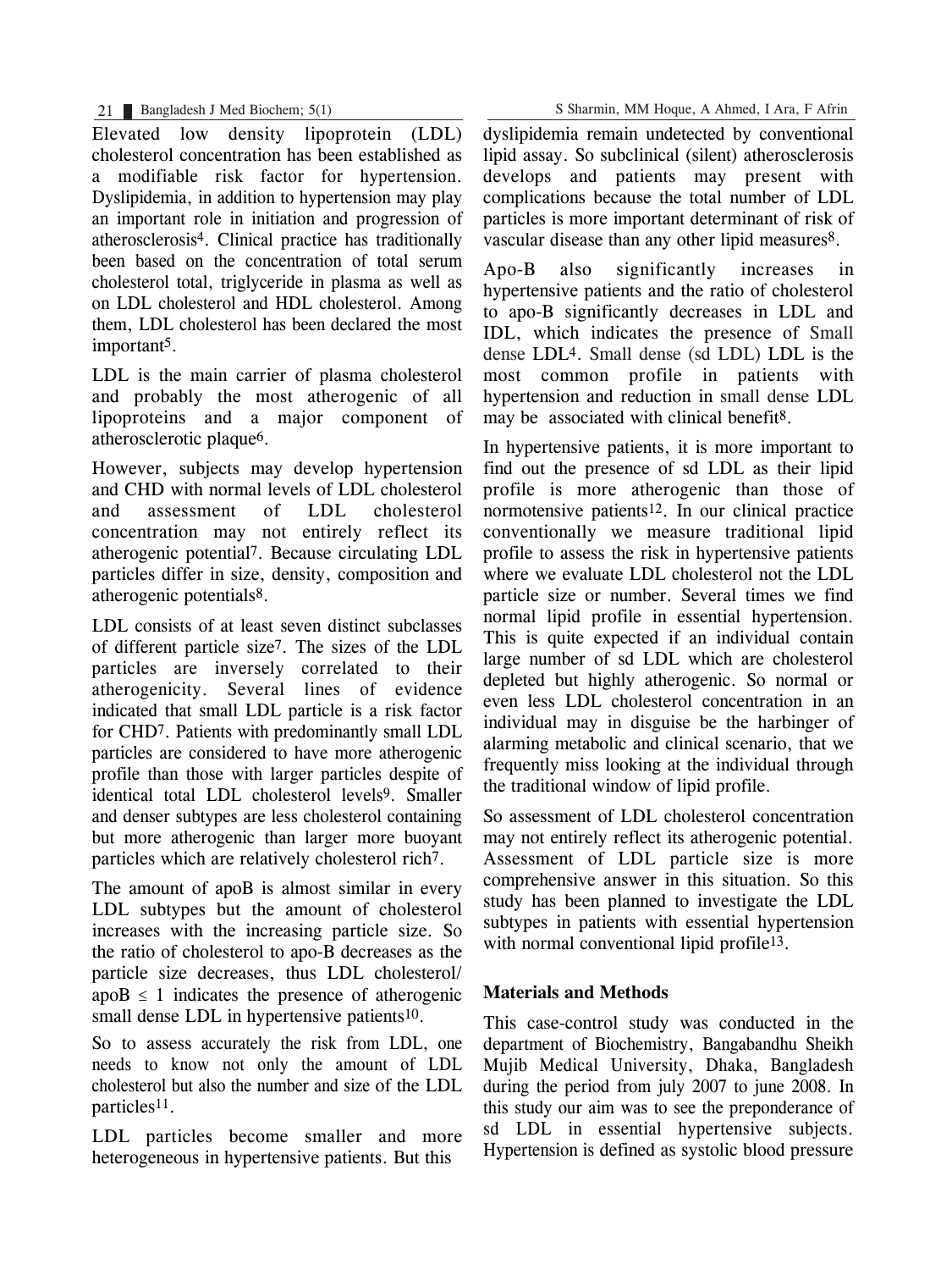$\geq$  140 mm Hg and/or diastolic blood pressure  $\geq$ 90 mm Hg or current treatment with antihypertensive medication13. And essential hypertension means that the underlying cause of hypertension is unknown.

With this aim 82 diagnosed essential hypertensive subjects of both sex and 40 age and sex matched healthy controls were enrolled. All the study subjects were non diabetic and subjects having hepatic failure, renal failure, thyroid disorders were excluded. Patients taking OCP, HRT and lipid lowering drugs were also excluded. On the basis of conventional lipid profile the cases were subdivided into two groups as normolipidaemic and dyslipidaemic. Dyslipidaemia was defined as total cholesterol>150 mg/dl, triglyceride>150 mg/dl, LDL cholesterol  $>100$  mg/dl & HDL cholesterol  $< 40$ mg/dl in men; 50 mg/dl in women. ApoB was measured in all study subjects. LDL-C/apoB<1 indicates presence of atherogenic sd LDL in hypertensive patients. Chi-square test was done to compare sd LDL between and within groups.

#### **Result and Observation**

During the period of july '07 to june '08 a total of 122 subjects of both sexes were selected for the study of which 82 were hypertensive cases and 40 were healthy controls. The mean  $(\pm SD)$ age of our cases and controls were  $42.56 \pm 9.98$ years and  $40.28 \pm 11.80$  years respectively. Among cases 56 were male and 26 were female. And in control group 22 were male and 18 were female.

**Table I.** Grouping of the study subjects with baseline characteristics

| <b>Characteristics</b> | Essential<br>hypertensive<br>subjects<br>Case $(n=82)$ | Healthy<br>controls<br>$(n=40)$ | p-value |
|------------------------|--------------------------------------------------------|---------------------------------|---------|
| Age                    | $42.56 + 9.98$                                         | $40.28 + 11.88$                 | 0.267   |
| Sex male               | 56                                                     | 22                              |         |
|                        |                                                        |                                 | < 0.05  |
| female                 | 26                                                     | 18                              |         |
| <b>BMI</b>             | $24.91 + 1.23$                                         | $24.43 + 1.53$                  | 0.481   |

p-value reached by unpaired t- test and chi square test.

**Table II.** Shows small dense LDL status of the cases and controls. x2 test of association revealed strong association of sd LDL with essential hypertension.

| Small dense LDL                        | Case<br>$(n=82)$ | Control<br>$(n=40)$ | P value |  |
|----------------------------------------|------------------|---------------------|---------|--|
| Predominant<br>$(LDL-C/apoB<1)$        | 40 (48.8%)       | 10(25%)             | < 0.001 |  |
| Not.<br>Predominant<br>$LDL-C/apoB>1)$ | $42(51.2\%)$     | 30 (75%)            |         |  |

**Table II** Small dense LDL status between case & control Pvalue reached by  $x^2$  test.

Table III shows the risk ratio of plasma sd LDL taking serum LDL-C/apoB concentration  $\leq 1$  as a cutoff point. Where the ratio  $\leq 1$  indicates presence of sd <LDL in plasma. The persons having sd LDL are at 2.87 times more risk for developing cardiovascular events than those having serum  $apoB/LDL-C>1.$ 

**Table III** Risk ratio of high plasma sd LDL concentration in relation to HTN.

| Small dense LDL                       | Case<br>$(n=82)$ | Control<br>$(n=40)$ | Odds<br>ratio |  |
|---------------------------------------|------------------|---------------------|---------------|--|
| Predominant<br>$(LDL-C/apoB<1)$       | 40               | 10                  |               |  |
| Not<br>Predominant<br>$LDL-C/apoB>1)$ | 42               | 30                  | 2.87          |  |

#### **Discussion**

In this case-control study our aim was to see the preponderance of small dense LDL in essential hypertensive subjects. With this aim we have measured serum lipid profile and apoB in all the study subjects. Preponderance of small dense LDL was evaluated by LDL-C /apoB ratio.

With respect to lipid profile, hypertensive patients and healthy controls showed significant difference which is in agreement with the findings of other studies4,12,13,14.

When LDL-C/apoB ratio was taken into account it was significantly lower in hypertensive cases in comparison to the normotensive controls